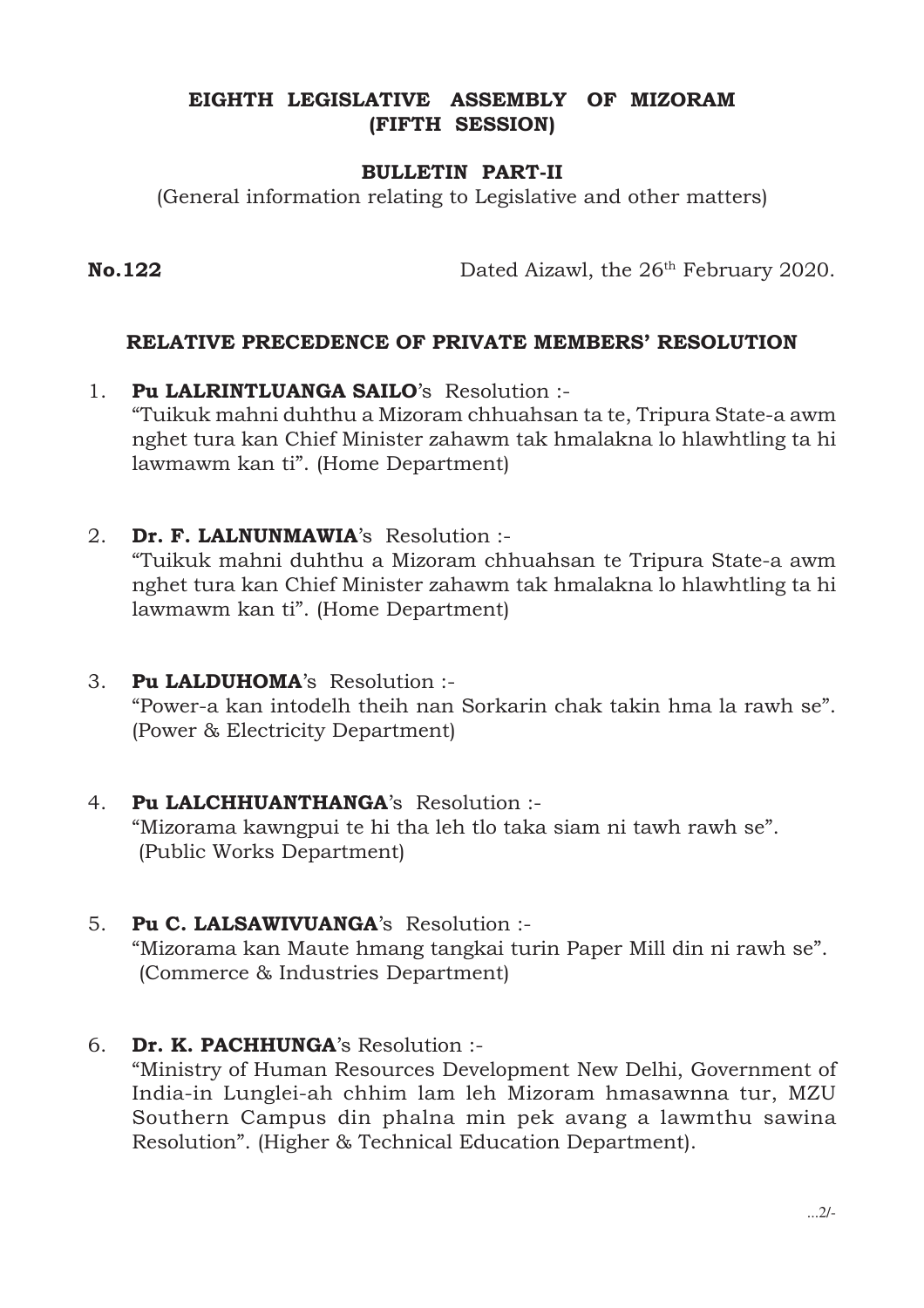"Cachar nena kan inkar ramri buai hi chingfel turin Sorkarin a chak thei ang berin hma la rawh se". (Home Department).

# 8. Pu ZODINTLUANGA RALTE's Resolution :-

"Sorkar hmasain Mizoram tana Damdawi In tha leh changtlung tak Referral Hospital an din avangin he House zawhawm tak hian lawmthu sawi na nei rawh se". (Health & Family Welfare Department).

# 9. Dr. VANLALTHLANA's Resolution :-

"Uniform Civil Code hi India rama hman a nih loh nan, Parliament-ah a Bill put luh emaw pass emaw a nih loh thu hi Central Sorkarah thlen ni rawh se". (Law & Judicial Department).

10. Pu H. BIAKZAUA's Resolution :-

"Tuikuk mahni duhthu a Mizoram chhuahsan te Tripura State-a awm nghet tura kan Chief Minister zahawm tak hmalakna lo hlawhtling ta hi lawmawm kan ti". (Home Department)

- 11. Pu ANDREW H. THANGLIANA's Resolution :-"Mizoram kawngpui te hi tha leh tlo taka siam ni tawh rawh se". (Public Works Department)
- 12. Pu ZOTHANTLUANGA's Resolution :-

"Mizoram University Southern Campus hawn theih tura kan Chief Minister zawhawm tak hmalakna lo hlawhtling ta hi lawmawm kan ti". (Higher & Technical Education Department)

13. Pu LALRINDIKA RALTE's Resolution :-

"Citizenship Amendment Act, 2019 hi BJP-in sakhaw pakhat Lal ram din a tumna hmanrua a nih avangin sakhaw zelna a kalh a, chuvangin paih (repeal) leh ni rawh se". (Home Department)

14. Pu RAMTHANMAWIA's Resolution :-

"Tuikuk mahni duhthu a Mizoram chhuahsan te, Tripura State-a awm nghet tura kan Chief Minister zahawm tak hmalakna lo hlawhtling ta hi lawmawm kan ti". (Home Department)